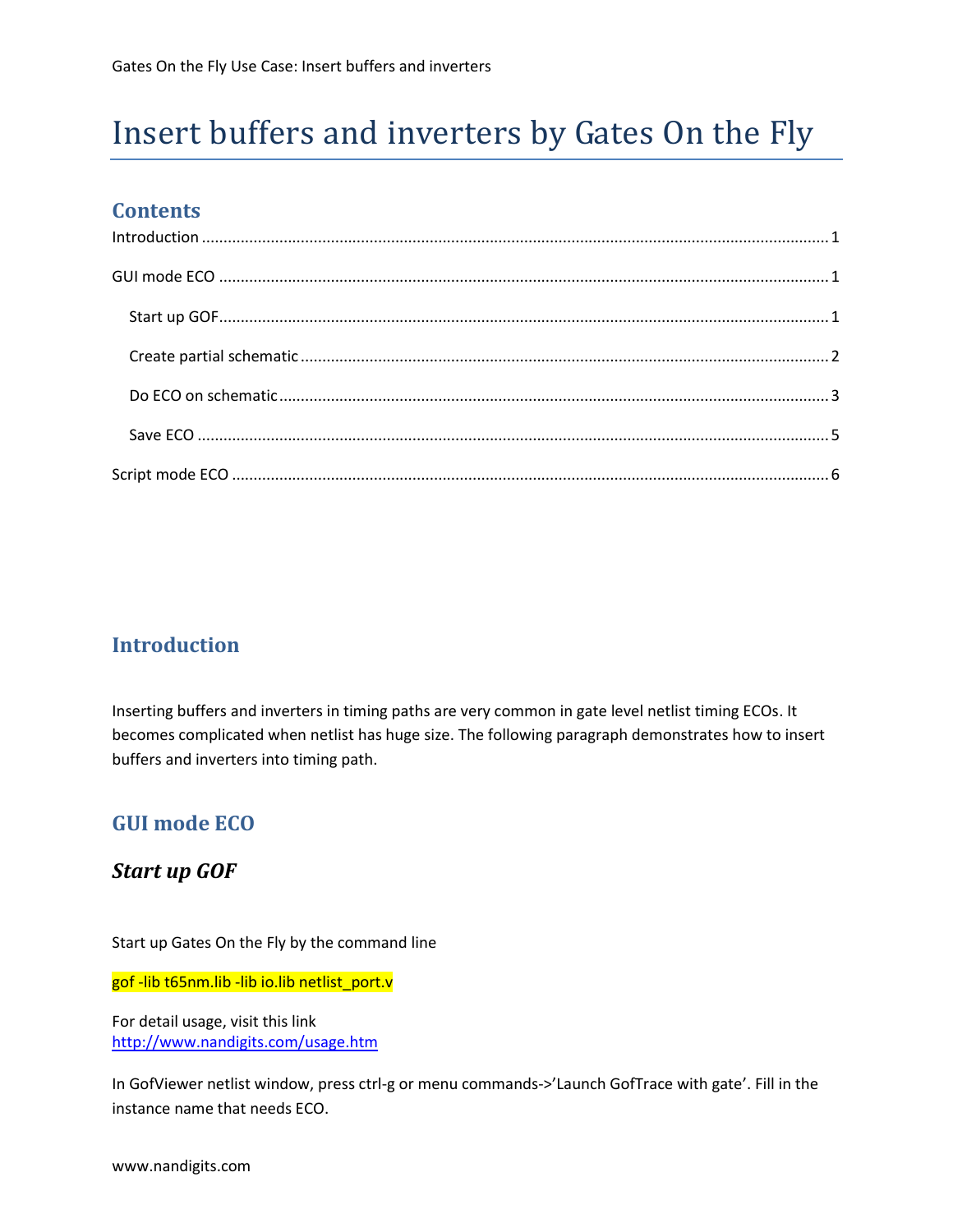| GofViewer [File: /v.gz/long_port.v] [Top:long_port] ID demo                         | $ \Box$ $\times$ |  |  |  |
|-------------------------------------------------------------------------------------|------------------|--|--|--|
| <b>Commands</b><br><b>Options</b><br><b>Find</b><br><b>File</b>                     | <b>Help</b>      |  |  |  |
| $-\rightarrow$ M $\frac{2}{36}$ M                                                   |                  |  |  |  |
| Loq_File<br>Top(long_port)<br>田                                                     |                  |  |  |  |
| $ \Box$ $\times$<br>Enter gate instance to draw on the schematic                    |                  |  |  |  |
| E.G. 'u abc.U1234' or 'u abc/U1234'<br>Alternate way is to drag&drop from GofViewer |                  |  |  |  |
| Gate instance: core/xtx_fifo/tx_buf_0/din_b4_reg[27]<br>土                           |                  |  |  |  |
| <b>OK</b><br>Cancel                                                                 |                  |  |  |  |
| ana_ccscpaun,                                                                       |                  |  |  |  |
| $% \%$<br>--- Click on line 19 in long port, line 691303 in file ./v.gz/long port.v |                  |  |  |  |



# <span id="page-1-0"></span>*Create partial schematic*

In GofTrace schematic window, use mouse middle button to expand the schematic. In this case, pin D of the flop should be inserted an invert.



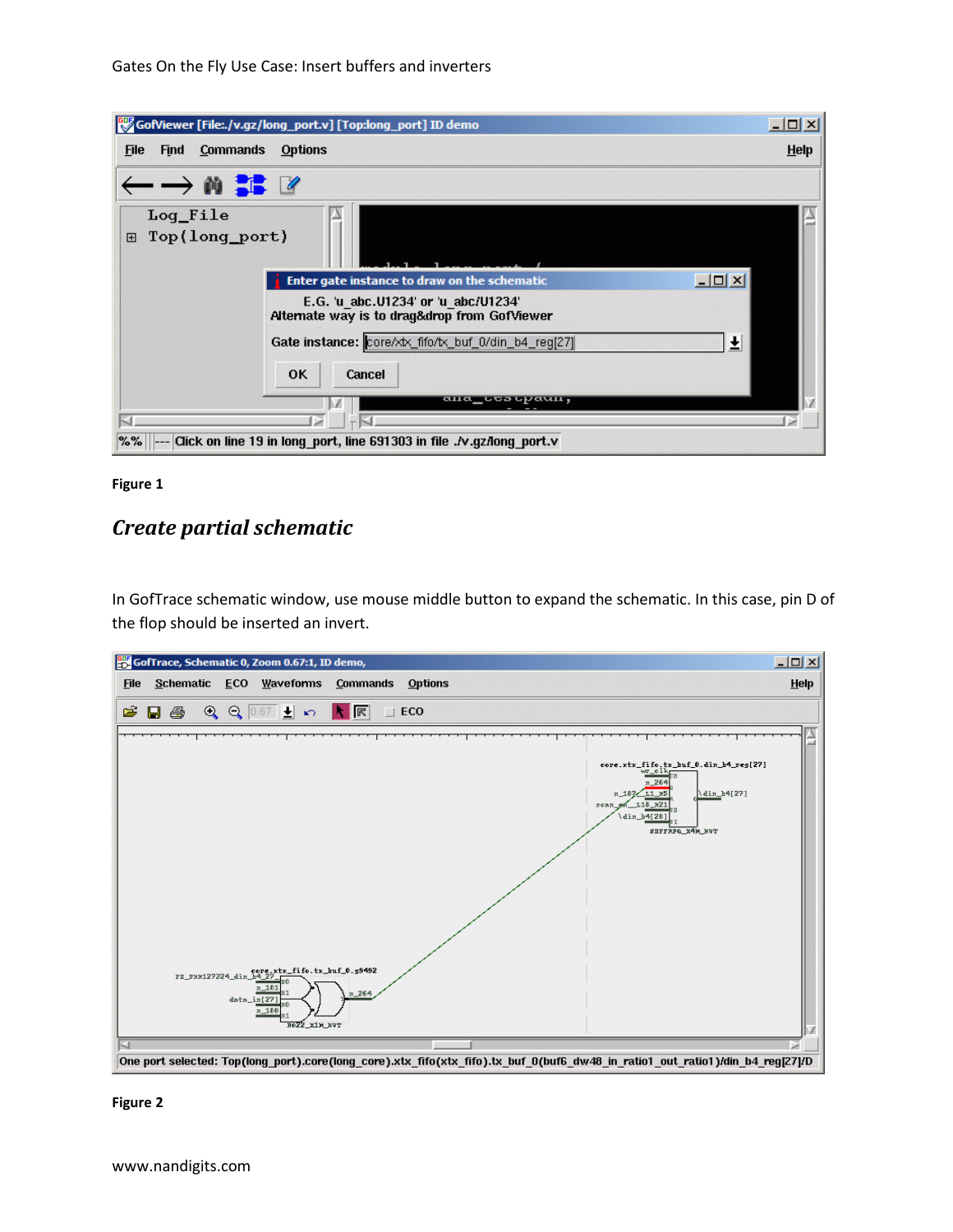# <span id="page-2-0"></span>*Do ECO on schematic*

Check ECO button to enable ECO mode



**Figure 3**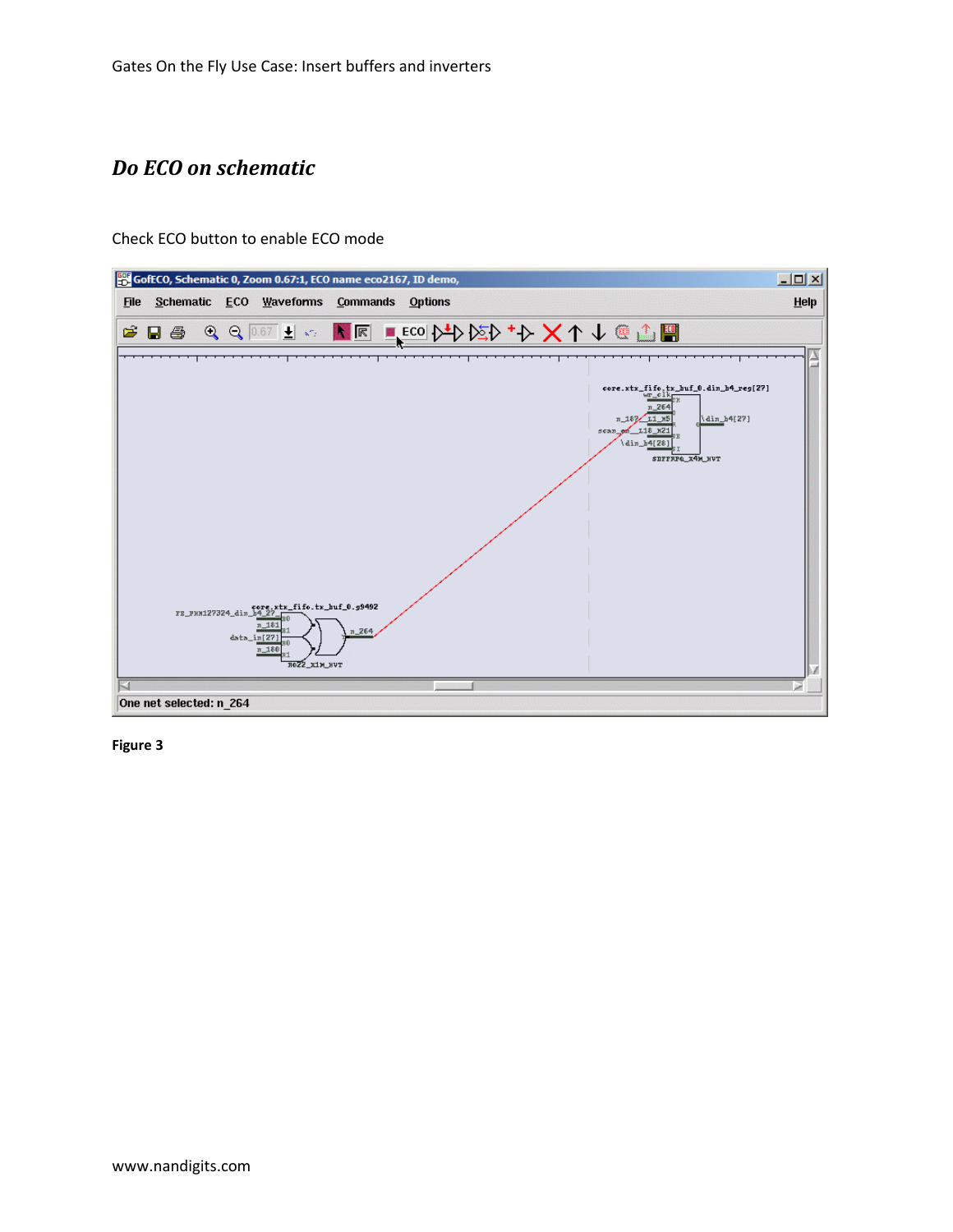Press mouse-left-button on the wire to select it. Click ECO button 'Insert gates into connections', select the right invert in the gate type selection window.

| GofECO, Schematic 0, Zoom 0.67:1, ECO name eco2167, ID demo,                                                                                                                                                                                                                                                                                                                                                                                            | $-10x$                                                                                                                                                                                                                                                                                                                                                                                                                                                                                                                                                                                                                                                              |
|---------------------------------------------------------------------------------------------------------------------------------------------------------------------------------------------------------------------------------------------------------------------------------------------------------------------------------------------------------------------------------------------------------------------------------------------------------|---------------------------------------------------------------------------------------------------------------------------------------------------------------------------------------------------------------------------------------------------------------------------------------------------------------------------------------------------------------------------------------------------------------------------------------------------------------------------------------------------------------------------------------------------------------------------------------------------------------------------------------------------------------------|
| Schematic ECO Waveforms<br><b>Commands Options</b><br><b>File</b>                                                                                                                                                                                                                                                                                                                                                                                       | Help                                                                                                                                                                                                                                                                                                                                                                                                                                                                                                                                                                                                                                                                |
| $\text{Re} \otimes \text{Im} \; \text{Im} \; \text{Im} \; \text{Im} \; \text{Im} \; \text{Im} \; \text{Im} \; \text{Im} \; \text{Im} \; \text{Im} \; \text{Im} \; \text{Im} \; \text{Im} \; \text{Im} \; \text{Im} \; \text{Im} \; \text{Im} \; \text{Im} \; \text{Im} \; \text{Im} \; \text{Im} \; \text{Im} \; \text{Im} \; \text{Im} \; \text{Im} \; \text{Im} \; \text{Im} \; \text{Im} \; \text{Im} \; \text{Im} \; \text$<br>œ<br>$\Box$ $\oplus$ |                                                                                                                                                                                                                                                                                                                                                                                                                                                                                                                                                                                                                                                                     |
| n_181<br>$n_{264}$<br>data_in[27]<br>$n_1$ 180<br><b>ROZZ_XIM_HVT</b><br>One net selected: n 264                                                                                                                                                                                                                                                                                                                                                        | Insert gates into connections<br>$\Box$<br>Select ECO gate to insert into selected connections<br>Gate Number to Insert in One Connection<br>Select a gate to insert into the selected connections<br><b>Filter</b><br>Filter by $\bullet$ String<br><b>File</b><br>linvl<br>INV_X0P8B_HVT<br>INV_XOP8M_HVR<br>INV X11B HVT<br>Fill in gate number<br>to be inserted<br>INV X11M HVT<br>INV_X13B_HVT<br>INV X13M HVT<br>INV X16B HVT<br>Type in portion of the gate<br>INV X16M HVT<br>name string (case insensitive)<br>INV X1B HVT<br>and press enter.<br>INV_X1M_HVT<br>INV X1P2B HVT<br>INV X1P2M HVT<br>INV X1P4B HVT<br>INV X1P4M HVT<br>OK<br>Cancel<br>Help |

#### **Figure 4**

In 'Pin Connections' setup window, use default 'Complete Loop' option, so that the gate can be inserted in the net.



**Figure 5**

Click OK and the invert is inserted.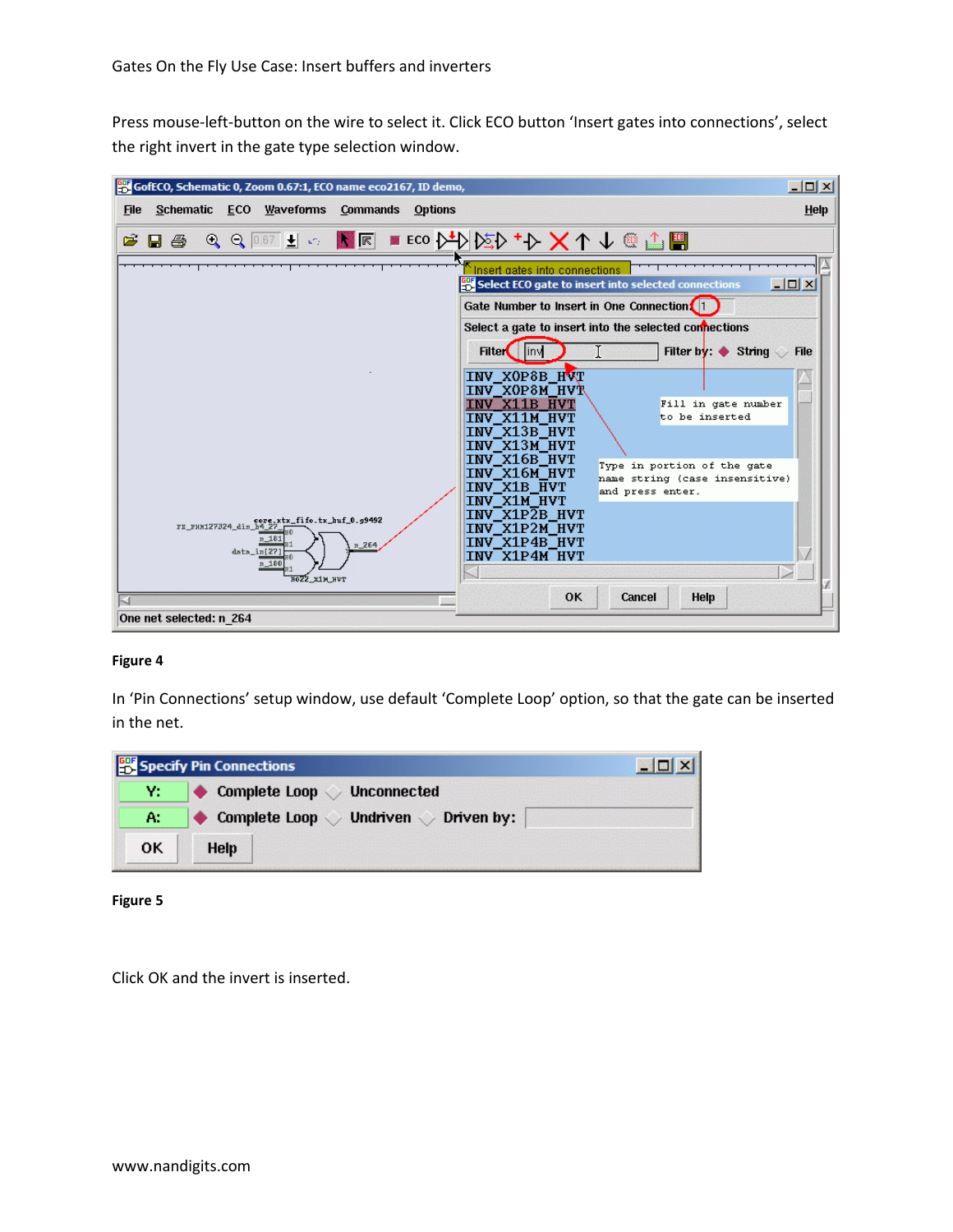Gates On the Fly Use Case: Insert buffers and inverters



#### **Figure 6**

#### <span id="page-4-0"></span>*Save ECO*

Press ECO button 'Save ECO result to file'. And select the format to be saved. The supported formats include verilog netlist, SOC Encounter ECO script, GofCall Script, TCL script and DCShell



**Figure 7**